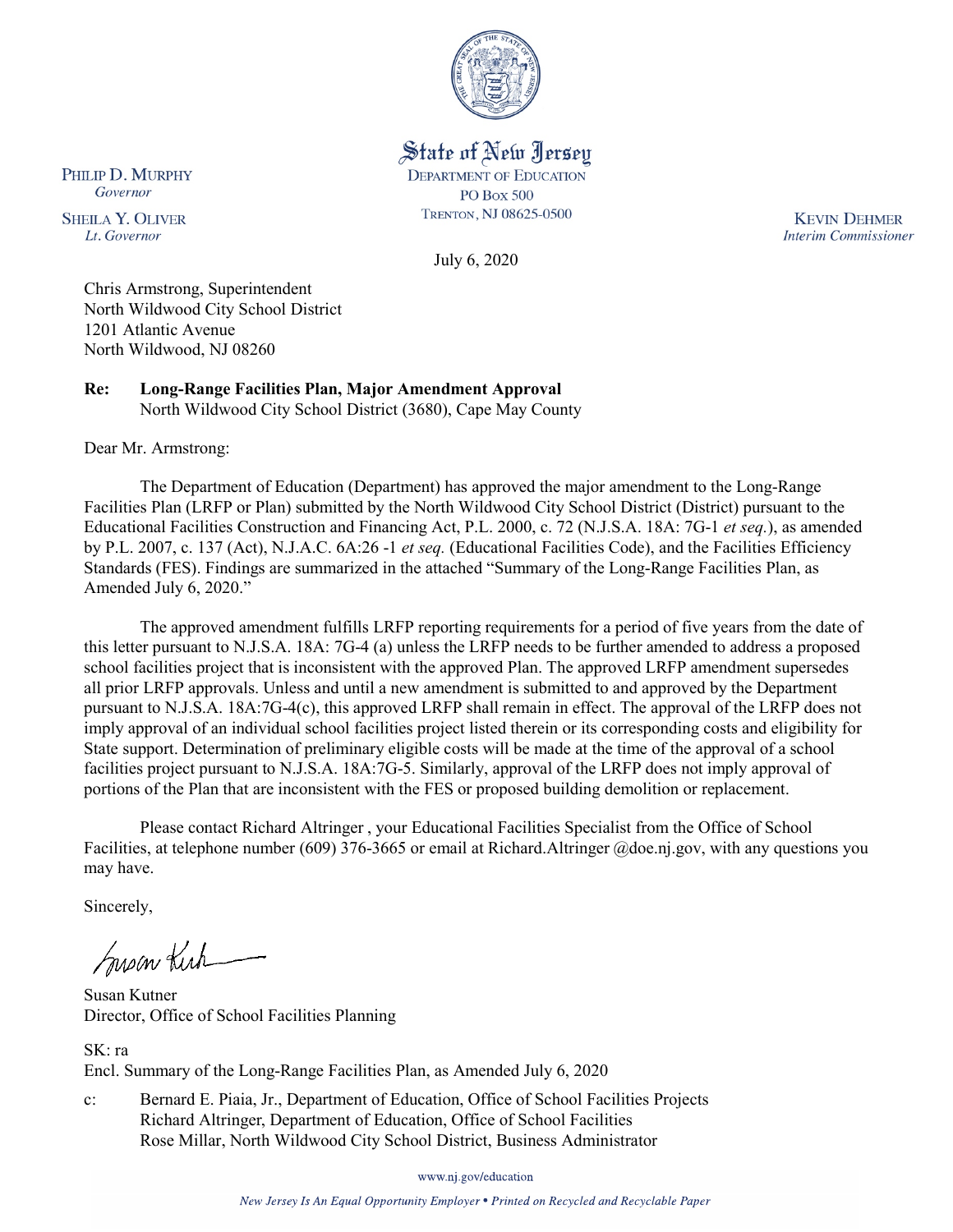# **North Wildwood City School District (3680) Summary of the Long-Range Facilities Plan, as Amended July 6, 2020**

The Department of Education (Department) has completed its review of the major amendment to the Long-Range Facilities Plan (LRFP or Plan) submitted by the North Wildwood City School District (District) pursuant to the Educational Facilities Construction and Financing Act, P.L. 2000, c. 72 (N.J.S.A. 18A: 7G-1 *et seq.*), as amended by P.L. 2007, c. 137 (Act), N.J.A.C. 6A:26-1 et seq. (Educational Facilities Code), and the Facilities Efficiency Standards (FES).

The following provides a summary of the District's approved amended LRFP. The summary is based on the standards set forth in the Act, the Educational Facilities Code, the FES, District-reported information in the Department's LRFP reporting system, and supporting documentation. The referenced reports in *italic* text are standard reports available on the Department's LRFP website.

# **1. Inventory Overview**

The District is classified as a Regular Operating District (ROD) for funding purposes. It provides services for students in grades PK-8.

The District identified existing and proposed schools, sites, buildings, rooms, and site amenities in its LRFP. Table 1 lists the number of existing and proposed district schools, sites, and buildings. Detailed information can be found in the *School Asset Inventory Report* and the *Site Asset Inventory Report.*

**As directed by the Department, school facilities projects that have received initial approval by the Department and have been approved by the voters, if applicable, are represented as "existing" in the LRFP.** Approved projects that include new construction and/or the reconfiguration/reassignment of existing program space are as follows: n/a.

| Category                                     | <b>Existing</b> | <b>Proposed</b> |
|----------------------------------------------|-----------------|-----------------|
| Number of Schools (assigned DOE school code) |                 |                 |
| Number of School Buildings <sup>1</sup>      |                 |                 |
| Number of Non-School Buildings <sup>2</sup>  |                 |                 |
| Number of Vacant Buildings                   |                 |                 |
| Number of Sites                              |                 |                 |

# **Table 1: Number of Schools, School Buildings, and Sites**

Based on the existing facilities inventory submitted by the District:

- Schools using leased buildings (short or long-term):  $n/a$
- Schools using temporary classroom units (TCUs), excluding TCUs supporting construction: n/a
- Vacant/unassigned school buildings:  $n/a$

Findings:

 $\overline{a}$ 

*<sup>1</sup>* Includes district-owned buildings and long-term leases serving students in district-operated programs

<sup>&</sup>lt;sup>2</sup> Includes occupied district-owned buildings not associated with a school, such as administrative buildings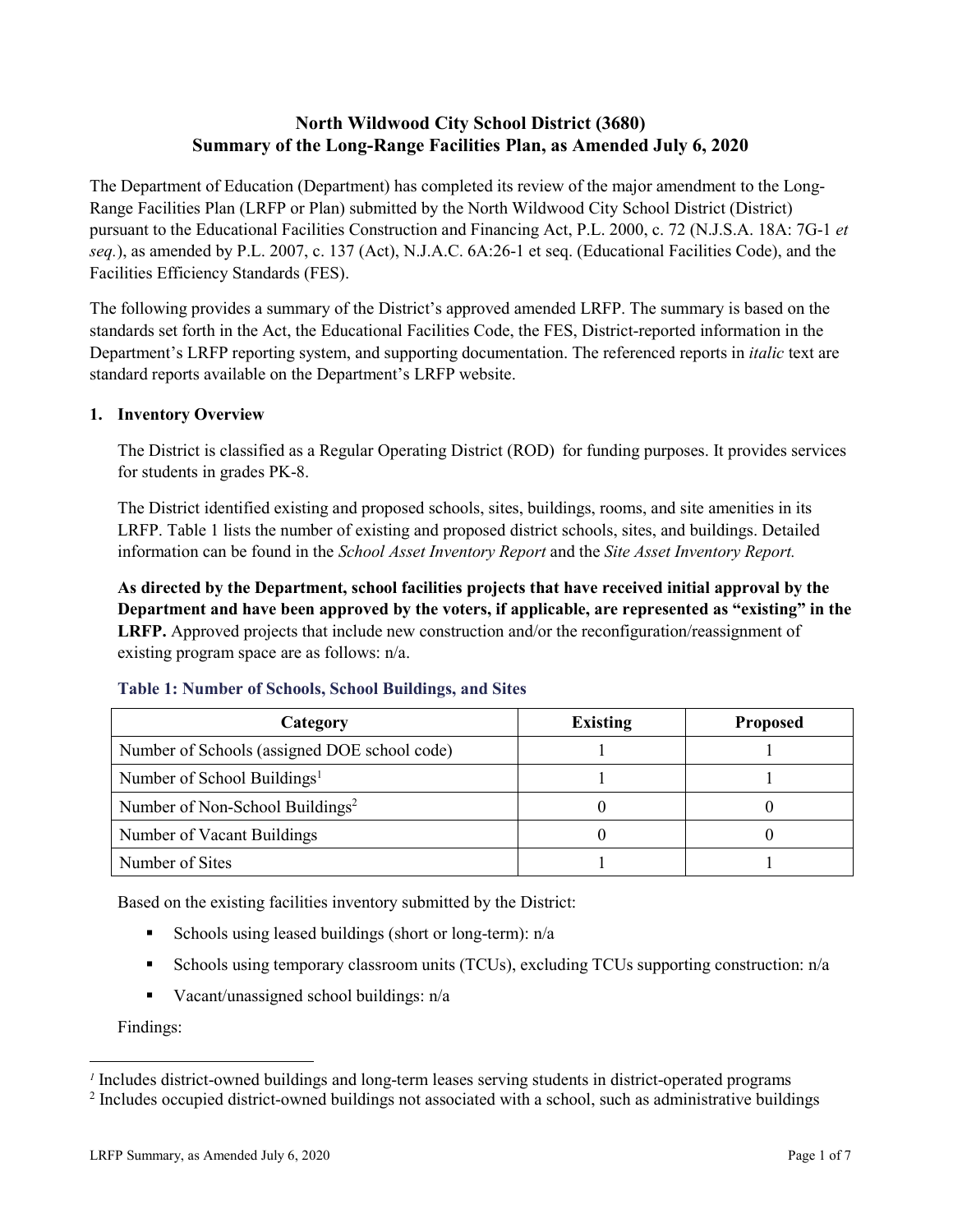The Department has determined that the proposed inventory is adequate for approval of the District's LRFP amendment. However, the LRFP determination does not imply approval of an individual school facilities project listed within the LRFP; the District must submit individual project applications for project approval.

## **2. District Enrollments**

The District determined the number of students, or "proposed enrollments," to be accommodated for LRFP planning purposes on a district-wide basis and in each school.

The Department minimally requires the submission of a standard cohort-survival projection using historic enrollment data from the Application for School State Aid (ASSA) or NJ Smart. The cohort-survival method projection method forecasts future students based upon the survival of the existing student population as it moves from grade to grade. A survival ratio of less than 1.00 indicates a loss of students, while a survival ratio of more than 1.00 indicates the class size is increasing. For example, if a survival ratio tracking first to second grade is computed to be 1.05, the grade size is increasing by 5% from one year to the next. The cohort-survival projection methodology works well for communities with stable demographic conditions. Atypical events impacting housing or enrollments, such as an economic downturn that halts new housing construction or the opening of a charter or private school, typically makes a cohort-survival projection less reliable.

### **Proposed enrollments are based on a standard cohort-survival enrollment projection.**

Adequate supporting documentation was submitted to the Department to justify the proposed enrollments. Table 2 provides a comparison of existing and projected enrollments. All totals include special education students.

| <b>Grades</b>                | <b>Existing Enrollments</b><br>2018-19 School Year | <b>District Proposed Enrollments</b><br>2022-23 School Year |
|------------------------------|----------------------------------------------------|-------------------------------------------------------------|
| PK (excl. private providers) | 32                                                 | 30                                                          |
| Grades K to 5                | 119                                                | 89                                                          |
| Grades 6 to 8                | 70                                                 | 52                                                          |
| Grades 9 to 12               |                                                    |                                                             |
| Totals K to 12               |                                                    | 171                                                         |

# **Table 2: Enrollments**

Findings:

The Department has determined the District's proposed enrollments to be acceptable for approval of the District's LRFP amendment. The Department will require a current enrollment projection at the time an application for a school facilities project is submitted incorporating the District's most recent enrollments in order to verify that the LRFP's planned capacity is appropriate for the updated enrollments.

### **3. District Practices Capacity**

Based on information provided in the room inventories, District Practices Capacity was calculated for each school building to determine whether adequate capacity is proposed for the projected enrollments based on district scheduling and class size practices. The capacity totals assume instructional buildings can be fully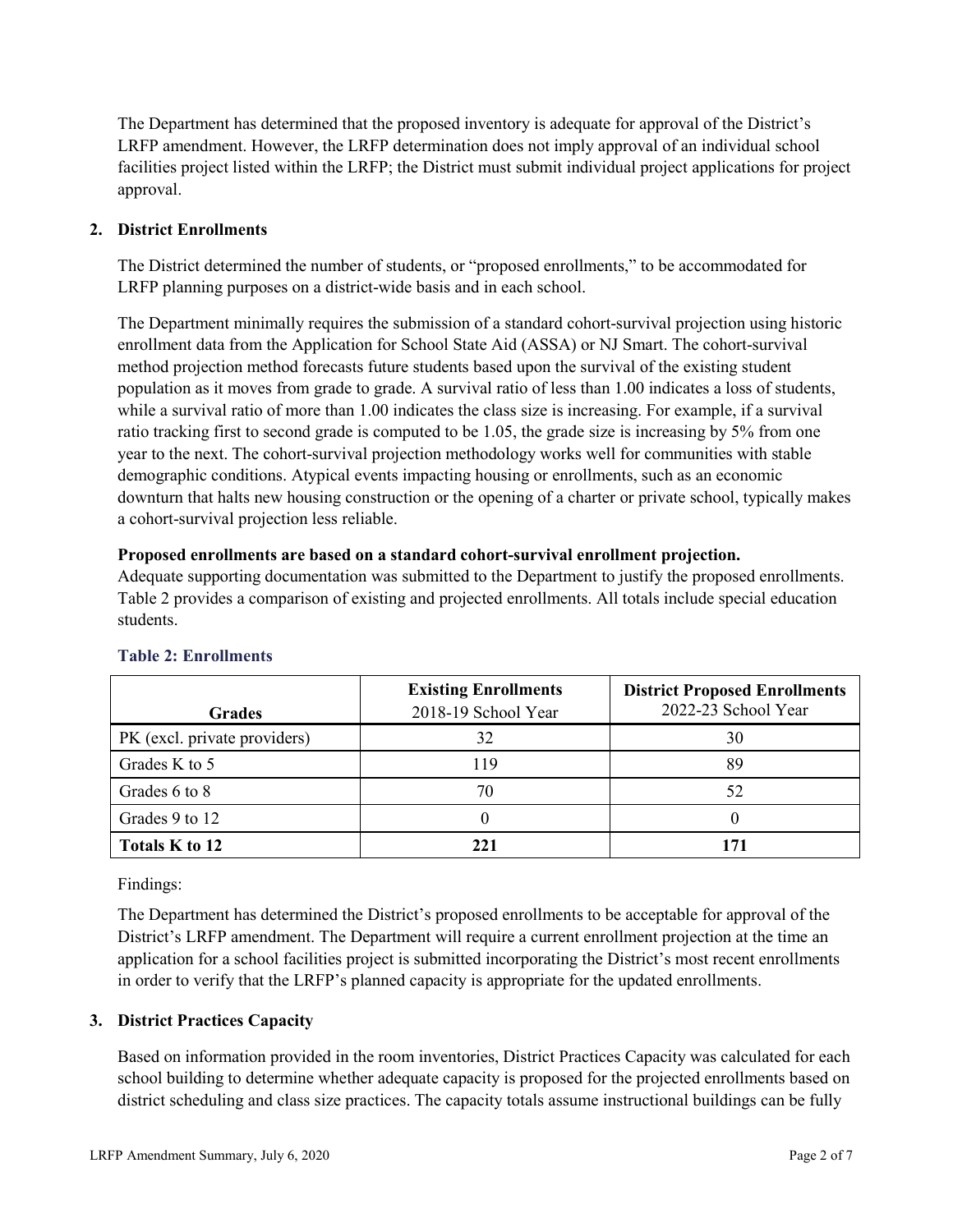utilized regardless of school sending areas, transportation, and other operational issues. The calculations only consider district-owned buildings and long-term leases; short term leases and temporary buildings are excluded. **A capacity utilization factor of 90% for classrooms serving grades K-8 and 85% for classrooms serving grades 9-12 is applied in accordance with the FES.** No capacity utilization factor is applied to preschool classrooms.

In certain cases, districts may achieve adequate District Practices Capacity to accommodate enrollments but provide inadequate square feet per student in accordance with the FES, resulting in educational adequacy issues and "Unhoused Students." Unhoused students are considered in the "Functional Capacity" calculations used to determine potential State support for school facilities projects and are analyzed in Section 4.

Table 3 provides a summary of proposed enrollments and existing and proposed District-wide capacities. Detailed information can be found in the LRFP website reports titled *FES and District Practices Capacity Report, Existing Rooms Inventory Report, and Proposed Rooms Inventory Report.*

| <b>Grades</b>              | <b>Proposed</b><br><b>Enrollments</b> | <b>Existing</b><br><b>District</b><br><b>Practices</b><br>Capacity | <b>Existing</b><br>Deviation* | <b>Proposed</b><br><b>District</b><br><b>Practices</b><br>Capacity | <b>Proposed</b><br>Deviation* |
|----------------------------|---------------------------------------|--------------------------------------------------------------------|-------------------------------|--------------------------------------------------------------------|-------------------------------|
| Elementary ( $PK$ to 5)    | 119                                   | 387.93                                                             | 268.93                        | 365.97                                                             | 246.97                        |
| Middle $(6 \text{ to } 8)$ | 52                                    | 137.97                                                             | 85.97                         | 159.92                                                             | 107.92                        |
| High $(9 \text{ to } 12)$  | $\theta$                              | 0.00                                                               | 0.00                          | 0.00                                                               | 0.00                          |
| <b>District Totals</b>     | 171                                   | 525.90                                                             | 354.90                        | 525.90                                                             | 354.90                        |

**Table 3: District Practices Capacity Analysis**

*\* Positive numbers signify surplus capacity; negative numbers signify inadequate capacity. Negative values for District Practices capacity are acceptable for approval if proposed enrollments do not exceed 100% capacity utilization.*

Considerations:

- Based on the proposed enrollments and existing room inventories, the District is projected to have inadequate capacity for the following grade groups, assuming all school buildings can be fully utilized: n/a
- Adequate justification has been provided by the District if the proposed capacity for a school significantly deviates from the proposed enrollments. Generally, surplus capacity is acceptable for LRFP approval if additional capacity is not proposed through new construction.

# Findings:

The Department has determined that proposed District capacity, in accordance with the proposed enrollments, is adequate for approval of the District's LRFP amendment. The Department will require a current enrollment projection at the time an application for a school facilities project is submitted, incorporating the District's most recent Fall Enrollment Report, in order to verify that the LRFP's planned capacity meets the District's updated enrollments.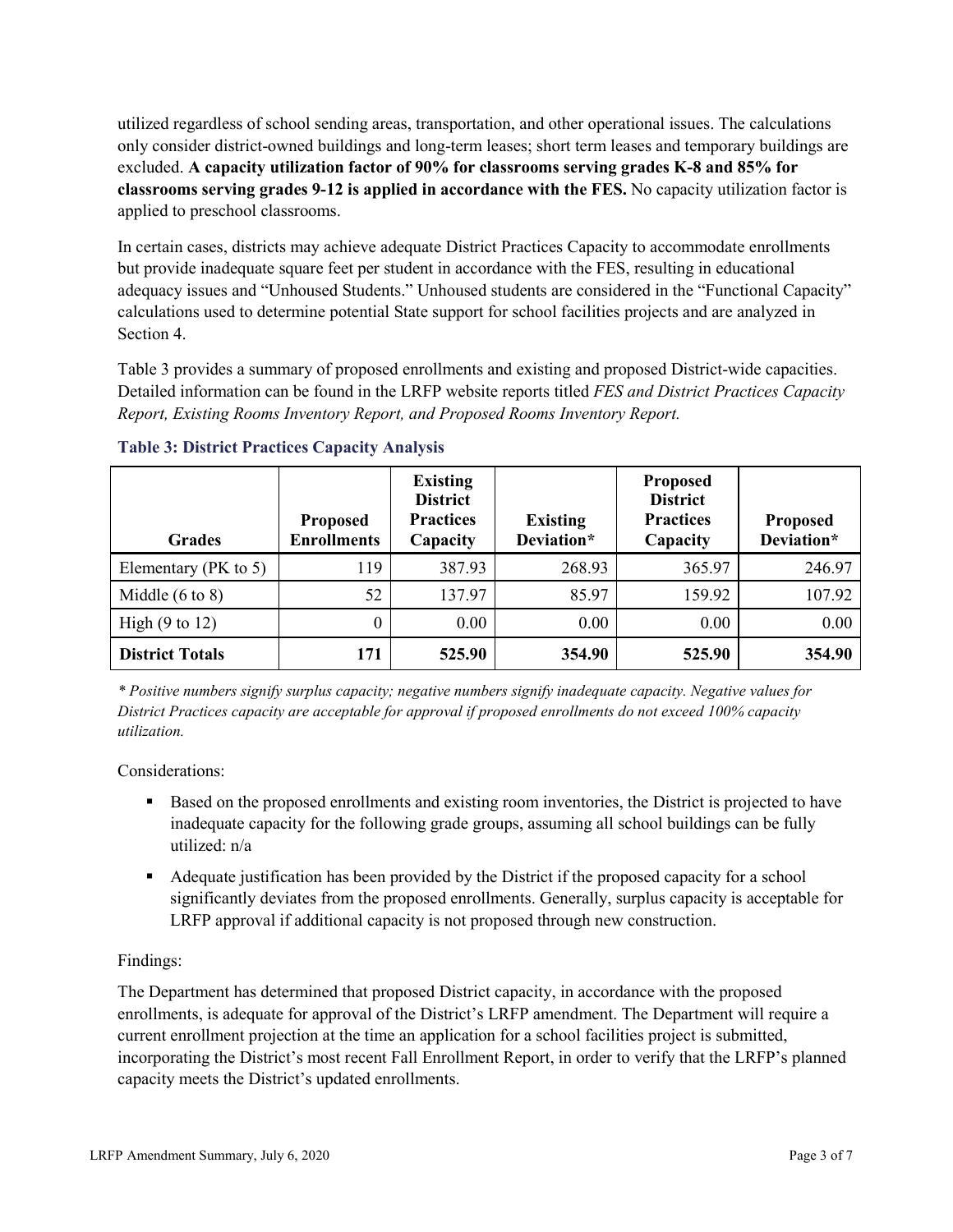## **4. New Construction Funding Eligibility**

*Functional Capacity* was calculated and compared to the proposed enrollments to provide a **preliminary estimate** of Unhoused Students and new construction funding eligibility. **A final determination will be made at the time of project application approval.**

*Functional Capacity* is the adjusted gross square footage of a school building *(total gross square feet minus excluded space)* divided by the minimum area allowance per full-time equivalent student for the grade level contained therein. *Unhoused Students* is the number of students projected to be enrolled in the District that exceeds the Functional Capacity of the District's schools pursuant to N.J.A.C. 6A:26-2.2(c). *Excluded Square Feet* includes (1) square footage exceeding the FES for any pre-kindergarten, kindergarten, general education, or self-contained special education classroom; (2) grossing factor square footage *(corridors, stairs, mechanical rooms, etc.)* that exceeds the FES allowance, and (3) square feet proposed to be demolished or discontinued from use. Excluded square feet may be revised during the review process for individual school facilities projects.

Table 4 provides a preliminary assessment of the Functional Capacity, Unhoused Students, and Estimated Maximum Approved Area for Unhoused Students for each FES grade group. The calculations exclude temporary facilities and short-term leased buildings. School buildings proposed for whole or partial demolition or reassignment to a non-school use are excluded from the calculations pending project application review. If a building is proposed to be reassigned to a different school, the square footage is applied to the proposed grades after reassignment. Buildings that are not assigned to a school are excluded from the calculations. In addition, only preschool students eligible for state funding (former ECPA students) are included. Detailed information concerning the calculations can be found in the *Functional Capacity and Unhoused Students Report* and the *Excluded Square Footage Report.*

| Category                                     | PK/K to 5 | 6 to 8   | 9 to 12  | <b>Total</b> |
|----------------------------------------------|-----------|----------|----------|--------------|
| Eligible PK /K-12 Proposed Enrollments       | 119       | 52       | 0        |              |
| FES Area Allowance (SF/student)              | 125.00    | 134.00   | 151.00   |              |
| <b>Prior to Completion of Proposed Work:</b> |           |          |          |              |
| <b>Existing Gross Square Feet</b>            | 48,044    | 20,994   | $\theta$ | 69,038       |
| <b>Adjusted Gross Square Feet</b>            | 46,883    | 20,487   | $\theta$ | 67,369       |
| <b>Adjusted Functional Capacity</b>          | 367.03    | 160.38   | 0.00     |              |
| <b>Unhoused Students</b>                     | 0.00      | 0.00     | 0.00     |              |
| Est. Max. Area for Unhoused Students         | 0.00      | 0.00     | 0.00     |              |
| <b>After Completion of Proposed Work:</b>    |           |          |          |              |
| Gross Square Feet                            | 48,044    | 20,994   | $\Omega$ | 69,038       |
| New Gross Square Feet                        | $\Omega$  | $\Omega$ | $\Omega$ | $\theta$     |
| <b>Adjusted Gross Square Feet</b>            | 46,883    | 20,487   | $\Omega$ | 67,369       |
| <b>Functional Capacity</b>                   | 367.03    | 160.38   | 0.00     |              |
| <b>Unhoused Students after Construction</b>  | 0.00      | 0.00     | 0.00     |              |
| Est. Max. Area Remaining                     | 0.00      | 0.00     | 0.00     |              |

### **Table 4: Estimated Maximum Approved Area for Unhoused Students**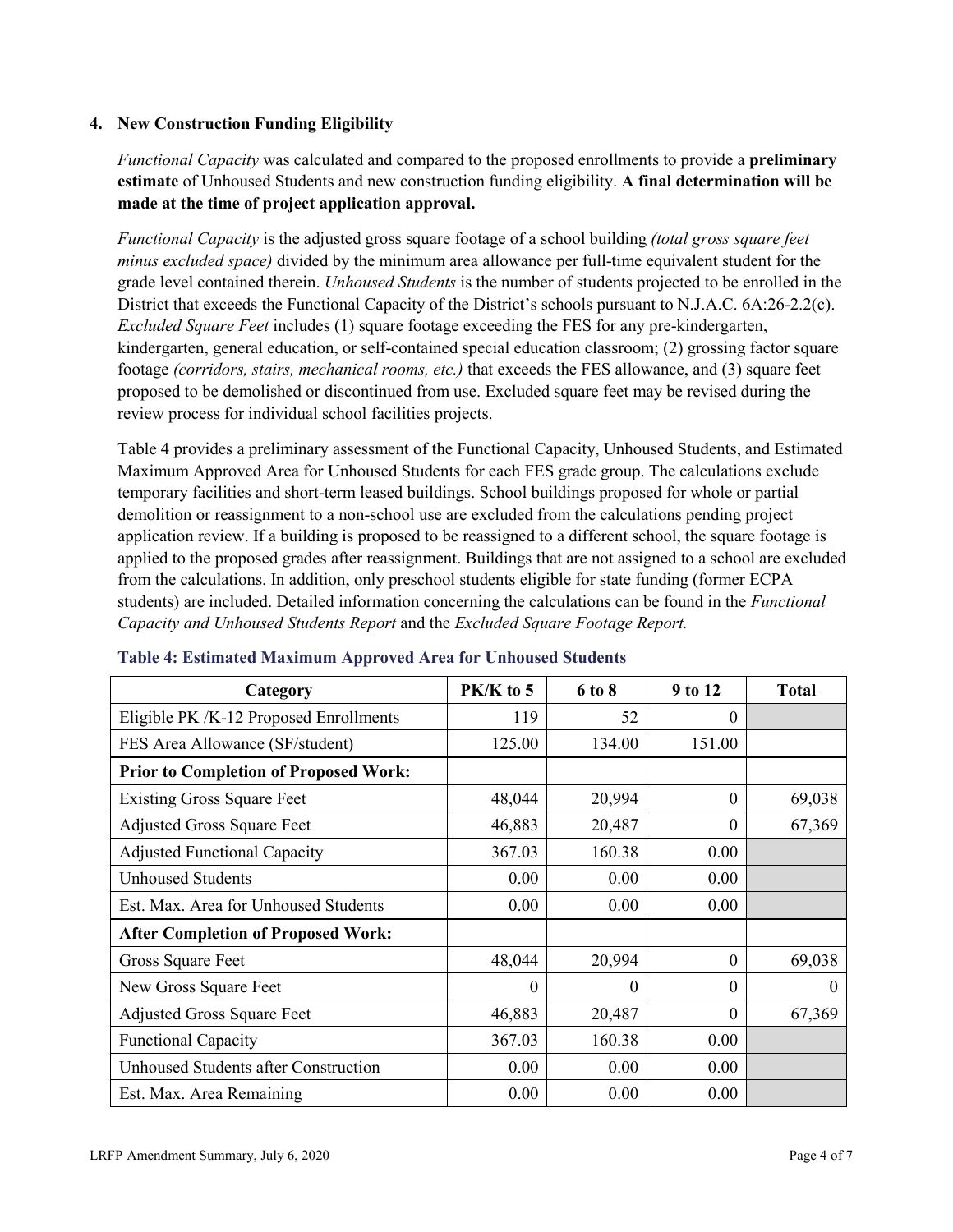Facilities used for non-instructional or non-educational purposes are ineligible for State support under the Act. However, projects for such facilities shall be reviewed by the Department to determine whether they are consistent with the District's LRFP and whether the facility, if it is to house students (full or part time) conforms to educational adequacy requirements. These projects shall conform to all applicable statutes and regulations.

Estimated costs represented in the LRFP by the District are for capital planning purposes only. The estimates are not intended to represent preliminary eligible costs or final eligible costs of approved school facilities projects.

Considerations:

- The District does not have approved projects pending completion, as noted in Section 1, that impact the Functional Capacity calculations.
- **The Functional Capacity calculations** *exclude* square feet proposed for demolition or discontinuation for the following FES grade groups and school buildings pending a feasibility study and project review: n/a.
- Based on the preliminary assessment, the District has Unhoused Students prior to the completion of proposed work for the following FES grade groups: n/a.
- New construction is proposed for the following FES grade groups: n/a.
- Proposed new construction exceeds the estimated maximum area allowance for Unhoused Students prior to the completion of the proposed work for the following grade groups: n/a.
- The District, based on the preliminary LRFP assessment, will not have Unhoused Students after completion of the proposed LRFP work. If the District is projected to have Unhoused Students, adequate justification has been provided to confirm educational adequacy in accordance with Section 6 of this determination.

# Findings:

Functional Capacity and Unhoused Students calculated in the LRFP are preliminary estimates. Preliminary Eligible Costs (PEC) and Final Eligible Costs (FEC) will be included in the review process for specific school facilities projects. A feasibility study undertaken by the District is required if building demolition or replacement is proposed per N.J.A.C. 6A:26-2.3(b)(10).

# **5. Proposed Work**

The District assessed program space, capacity, and physical plant deficiencies to determine corrective actions. Capital maintenance, or *"system actions,"* address physical plant deficiencies due to operational, building code, and /or life cycle issues. Inventory changes, or *"inventory actions,*" add, alter, or eliminate sites, site amenities, buildings, and/or rooms.

The Act (N.J.S.A. 18A:7G-7b) provides that all school facilities shall be deemed suitable for rehabilitation unless a pre-construction evaluation undertaken by the District demonstrates to the satisfaction of the Commissioner that the structure might pose a risk to the safety of the occupants even after rehabilitation or that rehabilitation is not cost-effective. Pursuant to N.J.A.C. 6A:26-2.3(b)(10), the Commissioner may identify school facilities for which new construction is proposed in lieu of rehabilitation for which it appears from the information presented that new construction is justified, provided, however, that for such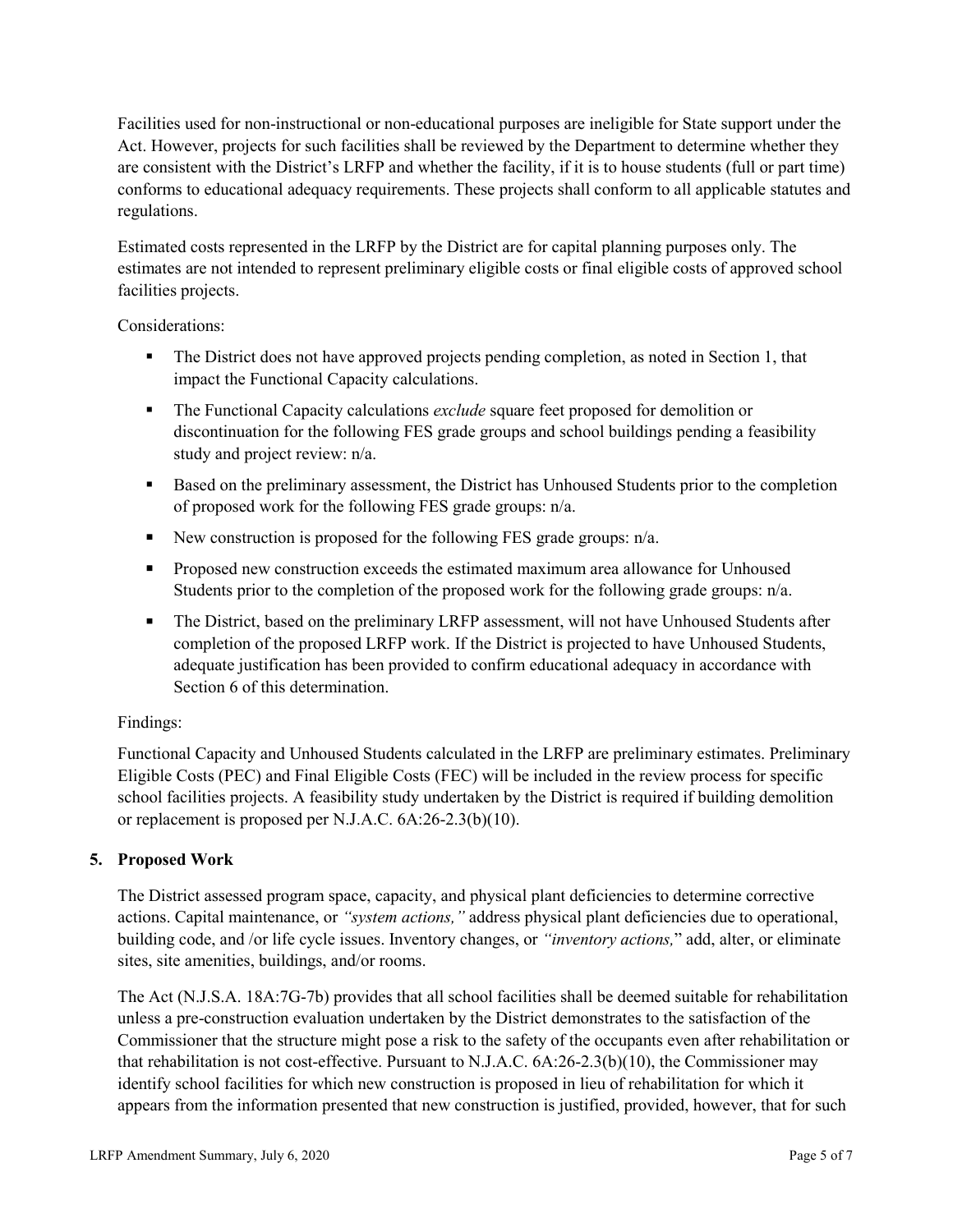school facilities so identified, the District must submit a feasibility study as part of the application for the specific school facilities project. The cost of each proposed building replacement is compared to the cost of additions or rehabilitation required to eliminate health and safety deficiencies and to achieve the District's programmatic model.

Table 5 lists the scope of work proposed for each school based on the building(s) serving their student population. Proposed inventory changes are described in the LRFP website reports titled *"School Asset Inventory Report and "Proposed Room Inventory Report."* Information concerning proposed systems work, or capital maintenance can be found in the "LRFP Systems Action Summary Report.".

With the completion of the proposed work, the following schools are proposed to be eliminated: n/a; the following schools are proposed to be added: n/a .

| <b>Proposed Scope of Work</b>                                                                  | <b>Applicable Schools</b>             |
|------------------------------------------------------------------------------------------------|---------------------------------------|
| <b>Renovation only</b> (no new construction)                                                   |                                       |
| System actions only (no inventory actions)                                                     | Margaret Mace Elementary School (060) |
| Existing inventory actions only (no systems actions)                                           | n/a                                   |
| Systems and inventory changes                                                                  | n/a                                   |
| <b>New construction</b>                                                                        |                                       |
| Building addition only (no systems actions)                                                    | n/a                                   |
| Renovation and building addition (system, existing<br>inventory, and new construction actions) | n/a                                   |
| New building on existing site.                                                                 | n/a                                   |
| New building on new or expanded site                                                           | n/a                                   |
| Site and building disposal (in addition to above scopes)                                       |                                       |
| Partial building demolition                                                                    | n/a                                   |
| Whole building demolition                                                                      | n/a                                   |
| Site and building disposal or discontinuation of use                                           | n/a                                   |

### **Table 5: School Building Scope of Work**

Findings:

The Department has determined that the proposed work is adequate for approval of the District's LRFP amendment. However, Department approval of proposed work in the LRFP does not imply the District may proceed with a school facilities project. The District must submit individual project applications with cost estimates for Department project approval. Both school facilities project approval and other capital project review require consistency with the District's approved LRFP.

# **6. Proposed Room Inventories and the Facilities Efficiency Standards**

The District's proposed school buildings were evaluated to assess general educational adequacy in terms of compliance with the FES area allowance pursuant to N.J.A.C. 6A:26-2.2 and 2.3.

District schools proposed to provide less square feet per student than the FES after the completion of proposed work as indicated in Table 5 are as follows: n/a